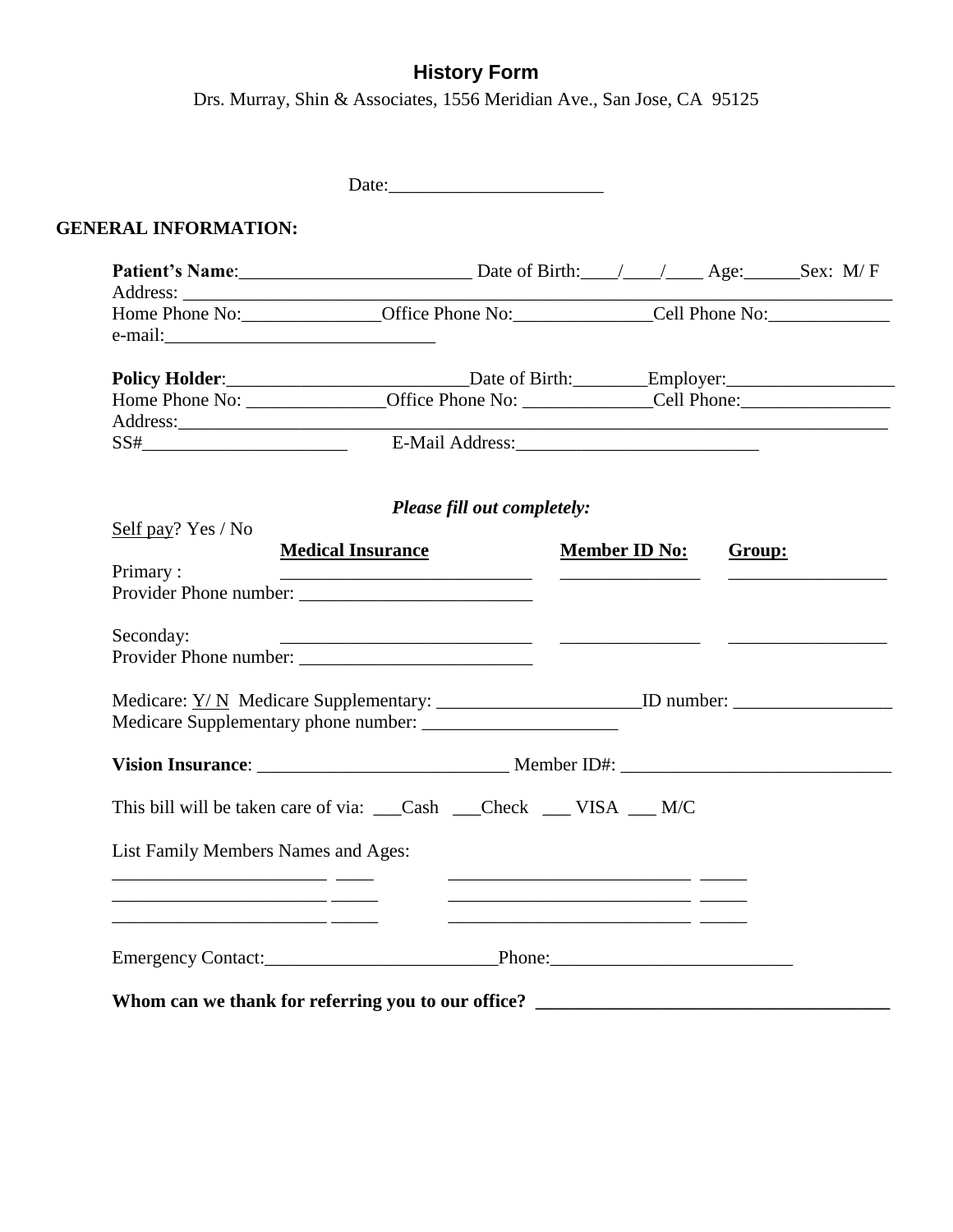## **REASON FOR VISION EXAM:** (Check those that are applicable)

*\*If learning or work related visual problem, then special additional History Form may need to be completed!*

| Periodic check-up<br>Visual changes noted<br>_Visual symptoms<br>Dr. Referral<br>___Sports related<br><b>Contact Lens evaluation</b>                                                                                     | School referral<br>___*Learning problem<br>__*Job related visual problem (VDT/CRT)<br>Broken/Lost glasses<br>__Need new frame or prescription sunglasses                                                                                              |
|--------------------------------------------------------------------------------------------------------------------------------------------------------------------------------------------------------------------------|-------------------------------------------------------------------------------------------------------------------------------------------------------------------------------------------------------------------------------------------------------|
| Last Full Visual Examination: $\qquad \qquad$ 1 yr $\qquad$ 2 yr $\qquad$ >2 yr $\qquad$ Never<br>Do you wear glasses? Yes/No Do you wear them for: __Near __Far __Both<br>__Occupational use __Recreational use         |                                                                                                                                                                                                                                                       |
| Do you wear Contact Lenses? Yes/No<br>If Yes, Type: Soft Gas Perm Daily Wear __Extended Wear<br>If No, are you interested in Contact Lenses? Yes/No<br>Has your vision been changing over the past few years? Yes/No     |                                                                                                                                                                                                                                                       |
| Have you ever had:<br>Are you experiencing any of the following? (Check applicable items)<br>___Blur (___far ___near ___both)<br>___Eyestrain/fatigue<br>__Irritated/red/itchy eyes<br><b>Loss of place with reading</b> | _____Serious eye injury/infection/surgery _________Injury to head/neck/back _____Vision Therapy/patching<br>__Light flashes/spots<br>___Sensitivity to light (sun/fluorescent light)<br>__Night vision/driving<br>_Glare problems<br><b>Headaches</b> |
| Any Family History of:<br>__Glaucoma<br>__Diabetes<br><b>Blindness</b><br>__Lazy Eye                                                                                                                                     | __Cataracts ______High Blood Pressure<br>___Nearsightedness (cannot see far away)                                                                                                                                                                     |
| Present state of health: __Excellent __Good __Fair __Poor<br>Do you smoke? Yes/No If yes, how much?____pk/day<br>$\equiv$ Every day $\equiv$ >2 drinks/day                                                               | Do you consume alcohol? Yes/No If yes, how much? Cocasionally socially Several times/month                                                                                                                                                            |
|                                                                                                                                                                                                                          |                                                                                                                                                                                                                                                       |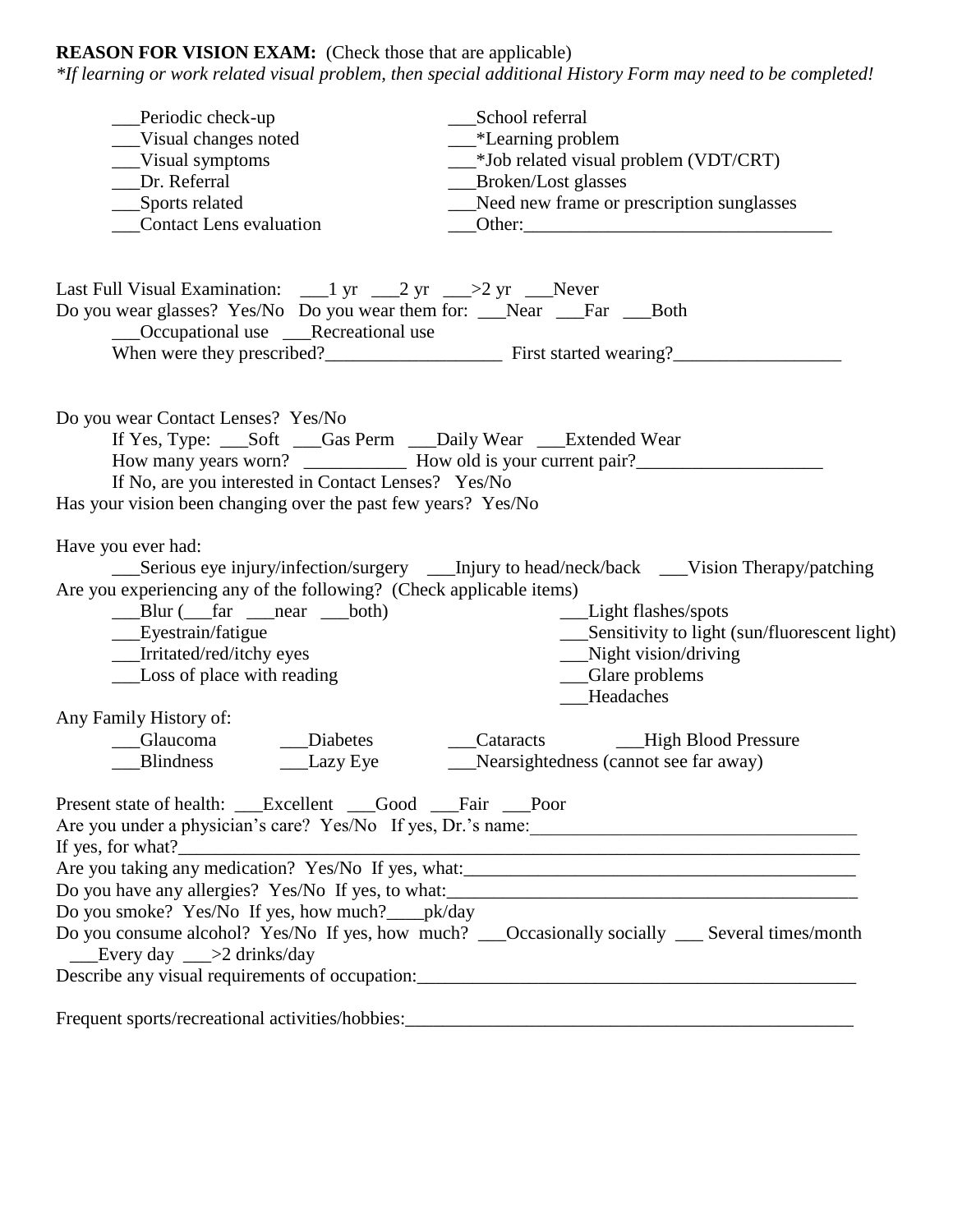If you have questions about your vision on any of the following, please circle and we will be glad to answer them:

Contact Lenses (CL's) Prevention or Enhancement of Vision Safety Glasses Photochromatic Lenses Sunglasses Laser Surgery Computer (stress) Lenses Sports Eyewear Visual Training (Natural improvement of vision) Children's Vision Learning Lenses Other:

## **COMPUTER USER QUESTIONS (COMPUTER USERS ONLY)**

| Approximately how many hours per day are you on a computer? $1-2$ $2-4$ $2-4$ $4-6$ $6-8$ $8-8$                                                                                               |
|-----------------------------------------------------------------------------------------------------------------------------------------------------------------------------------------------|
| What type of computer? PC ___ Laptop ____ Both How large of a screen?                                                                                                                         |
| What is your approximate working distance? ___-13" ___13-18" ___18-24" ___24-36" ___+36"                                                                                                      |
| Do you wear glasses when you are on a computer? ___Yes ___No<br>__Bifocal/Occupational __Progressive<br>$\sum$ Specific for computer/near                                                     |
| Do you experience visual related symptoms such as: Rank 1-4: (1-mild/occasional < 4-significant/frequent<br>__Decreased comprehension (too many silly mistakes) _______Irritated dry/red eyes |
| What color screen do you work on most?<br>Are you sensitive to light and/or flicker? ___Yes ___No                                                                                             |